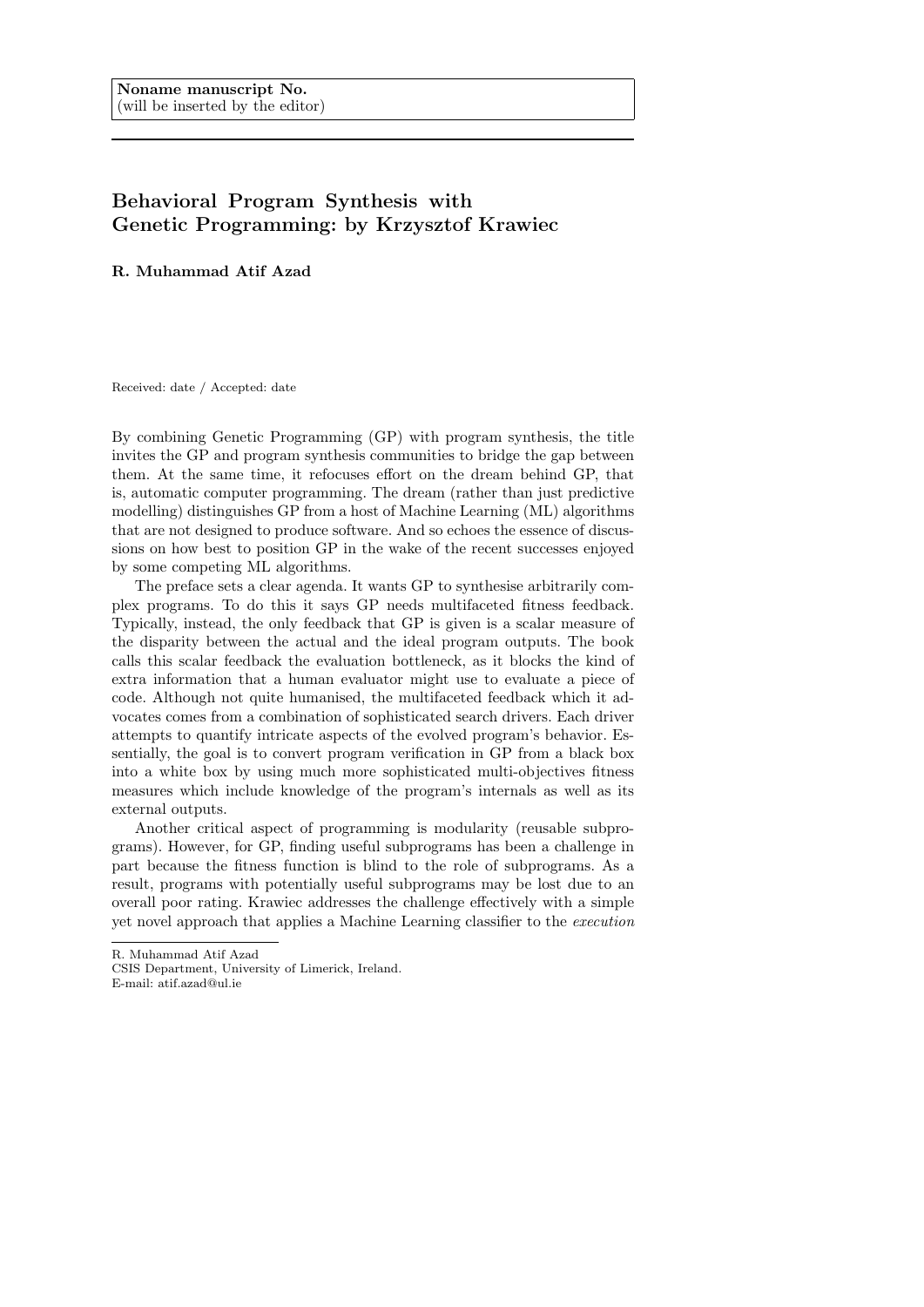record of a GP-evolved program to identify a set of important subprograms. An execution record is a matrix of execution traces. Each row of the matrix corresponds to a set of inputs and contains the execution trace which records the sequence of effects of an executing program on its execution environment. The next row records the effects when the program is given the next set of inputs, and so on. Each column in the execution record corresponds to a particular sub-sequence of instructions, and the ML-classifier treats each column as an attribute. The ML-classifier then uses a subset of these attributes to model the ideal output desired from the program. The subset thus identified becomes the set of important subprograms. These subprograms are saved in an archive for later reuse. Chapter 10 shows that this archive further improves performance of several other ideas proposed later in the book. Thus, it potentially advances the state of the art in automatic identification of useful subprograms in GP; however, inexplicably, the preface does not highlight this.

The notion of recording the execution record is central to the book. For instance, Chapter 11 poses the execution record as a treasure chest of information that can be further exploited to derive useful search drivers. The final chapter recommends that the choice of such drivers should influence all aspects of metaheuristic-design, including initialisation, selection and program modification.

The book throws up a surprise in Chapter 10 when it shows that a manyobjective search helps program synthesis. This is at odds with conventional wisdom which suggests that search with many objectives may degrade into random search. Nevertheless, Krawiec shows that the best performance comes with multiobjective search with up to five objectives. Although the book's principle recommendation is using multifaceted evaluation, it does not explain why so many objectives work well together.

Chapters 1-3 give the background; chapters 4-8 describe increasingly sophisticated measures to capture the behavior of a given program and how to use them to promote modularity in GP. Finally chapters 9-12 round up the discussion by presenting them as ways to drive the search. After reading the first three chapters, the reader can skip chapters 4 and 5 because the subsequent text does not critically depend on them.

Generally the text is very good. It first establishes the enormity of the challenge that automatic program synthesis poses, and then builds towards potentially ground breaking work that goes some way towards scaling this challenge. Rarely does a passage require re-reading and typing errors are rare. However, although the book addresses a broad audience interested in program synthesis, it inevitably draws on bio-inspired optimisation. Therefore, to appreciate the nuances some background in GP is essential. As such the book is only suitable for postgraduate or advanced undergraduate level.

It is important not to overstate Behavioral Program Synthesis with Genetic Programming's accomplishments. It does not tackle constructs such as loops and conditionals. Also, it only briefly comments on computational expense. Moreover, Chapter 10 should have been reorganised to separate desirable search drivers (as described in section 9.12) from the search drivers in